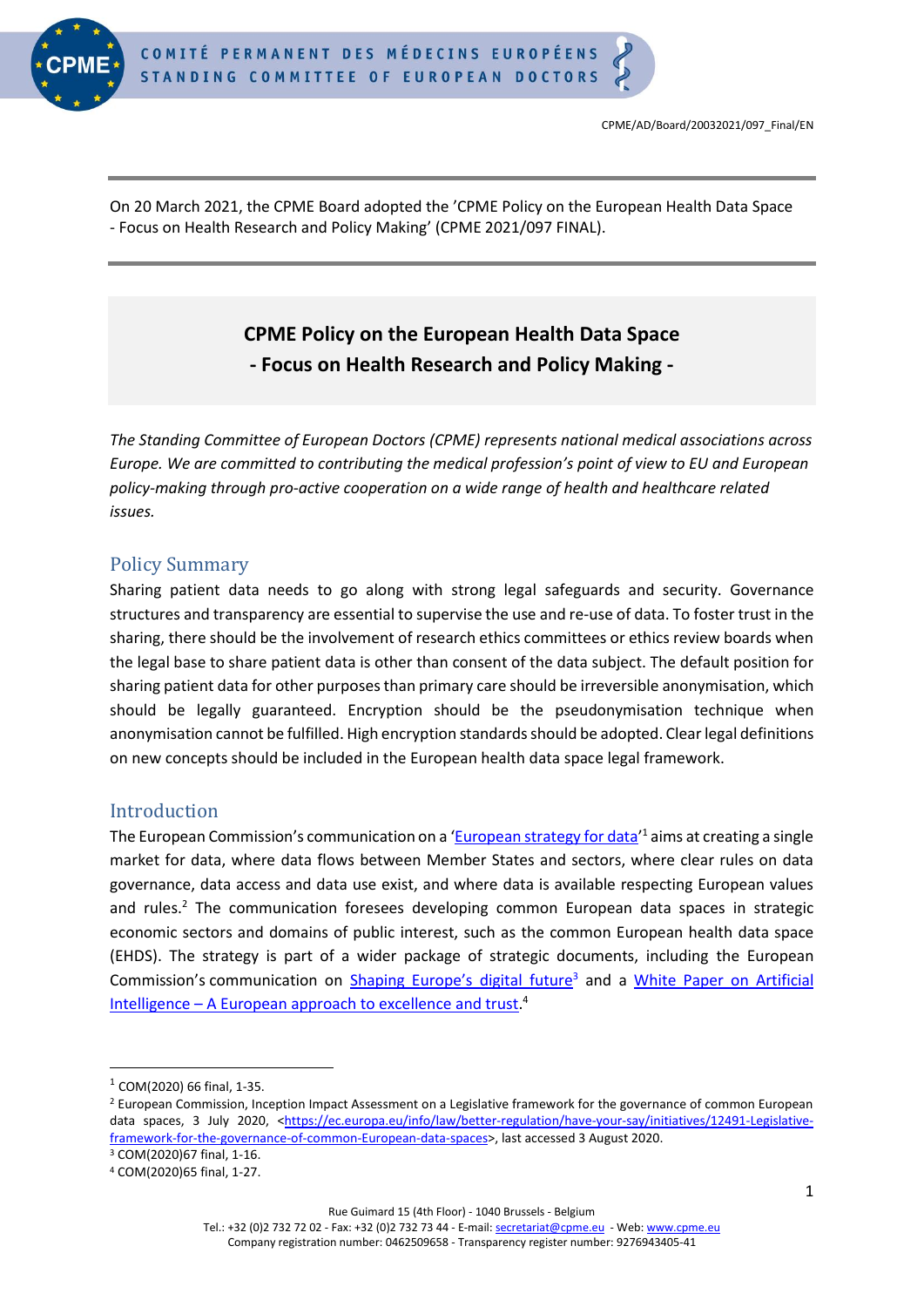The preparatory work conducted by the European Commission included a study on the processing of patient data across the EU<sup>5</sup> to which CPME participated as a consulted stakeholder.<sup>6</sup> The European Commission collaborates with Member States as these are supported by the 'Joint Action for the European Health Data Space'. 7

CPME welcomes the development of the EHDS to boost research and innovation for the 'public good'.

# European Health Data Space (EHDS)

#### 1. Functionalities

A common European Health Data Space (EHDS) is meant to "promote better exchange and access to different types of health data (e.g. electronic health records, genomics data, data from patient registries)".<sup>8</sup> The Space will work in two ways:

- to support healthcare delivery by strengthening citizens' access to health data and portability of these data, and to tackle barriers to cross-border provision of digital health services and products (so-called primary use of data), and
- for health research with the development of new treatments, medicines, medical devices and services and for health policy making purposes (so-called secondary use of data).<sup>9</sup>

#### 2. Purpose

In its European strategy for data, the Commission announced the need to have more data available for the 'public good' and that the development of the EHDS is in the 'public interest'. The EHDS is meant to boost research and innovation for the 'public good'/ or in the 'public interest'. However, the public good/interest is volatile and up to interpretation. To consider boosting innovation and research 'in the public interest or for the public good' as a legitimate purpose of the space (which a priori it is), clear legal criteria are needed to 'fill up' the meaning and to avoid misuse.<sup>10</sup> For instance, it is in the public interest to respond to 'unmet medical need' as we wish to end suffering. The term 'unmet medical need' is currently misused to justify pharma innovation in profitable areas that are not necessarily neglected/unmet, while AMR or dementia remain largely unaddressed. It is an example of 'innovation' not being in the public interest but in the industry's interest.

#### 3. Governance framework

As the implementation of the process is still unknown, CPME highlights the need for a robust governance framework for data access and data use, along with strong safeguards and enforcement mechanisms for data subject rights. Moreover, data controllers and joint data controllers have to be

<sup>5</sup> The study was conducted by the EUHealthSupport Consortium and also aimed at understanding how national regimes could affect the cross-border exchange of health data in the EU. The final report - [Assessment of the EU Member States' rules on](https://ec.europa.eu/health/sites/health/files/ehealth/docs/ms_rules_health-data_en.pdf)  [health data in the light of GDPR](https://ec.europa.eu/health/sites/health/files/ehealth/docs/ms_rules_health-data_en.pdf) - was published on 12 February 2021.

<sup>6</sup> CPME contributed to the EUHealthSupport consortium study with CPME response to [EUHealthSupport](https://www.cpme.eu/wp-content/uploads/database/2020/May/CPME-2020-048-FINAL-CPME-response-to-EUHealthSupport-Consortium-on-health-data-processing-07052020-1.pdf) Consortium on health data [processing](https://www.cpme.eu/wp-content/uploads/database/2020/May/CPME-2020-048-FINAL-CPME-response-to-EUHealthSupport-Consortium-on-health-data-processing-07052020-1.pdf) (May 2020) and CPME response to the [EUHealthSupport](https://www.cpme.eu/wp-content/uploads/adopted/2020/7/CPME_AD_EC_09072020_059.FINAL_.CPME_.response.EUHealthSupport.stakeholder.survey.pdf) Consortium on Stakeholder Survey Assessing [Member](https://www.cpme.eu/wp-content/uploads/adopted/2020/7/CPME_AD_EC_09072020_059.FINAL_.CPME_.response.EUHealthSupport.stakeholder.survey.pdf) States' Rules on Health Data in light of the GDPR (July 2020).

<sup>7</sup> https://projectsites.vtt.fi/sites/premed/files/workshop2020/Premed\_workshop\_Kalliola\_Sitra.pdf.

<sup>8</sup> [https://ec.europa.eu/health/ehealth/dataspace\\_en,](https://ec.europa.eu/health/ehealth/dataspace_en) last accessed on 20 March 2021.

<sup>9</sup> European Commission, EU Health Data Space, [<https://ec.europa.eu/health/ehealth/dataspace\\_en>](https://ec.europa.eu/health/ehealth/dataspace_en), last accessed on 11 November 2020.

<sup>&</sup>lt;sup>10</sup> The EDPS Opinion 3/2020 on the European Data Strategy, 16 June 2020, paras 21-22, addresses the requirements.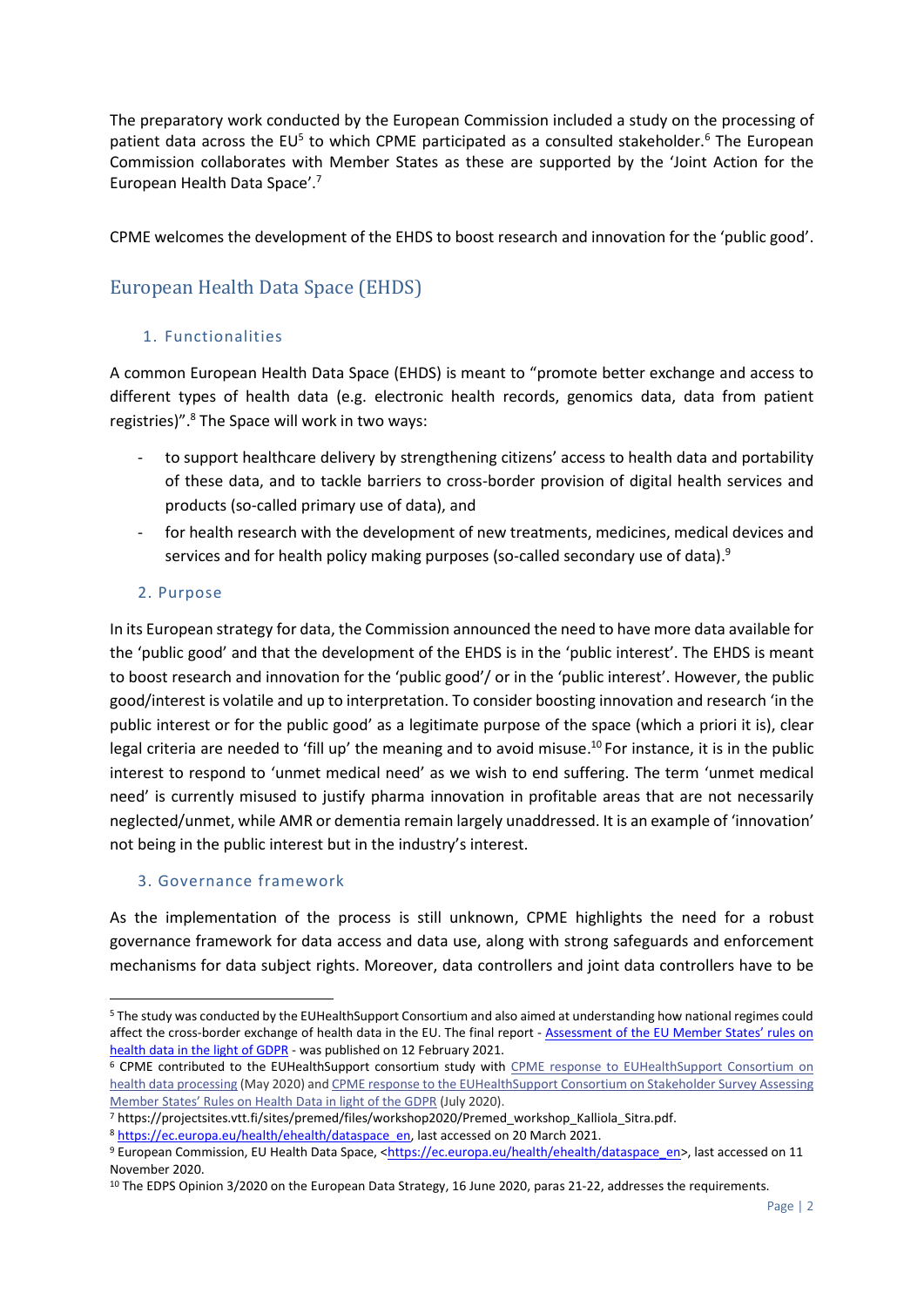clearly identified upfront. Encryption should be the pseudonymisation technique<sup>11</sup> considered when sharing and storing medical records.<sup>12</sup>

The governance framework of the EHDS needs to inspire trust among its legitimate users and contributors to the data sets.<sup>13</sup> The criteria for a user to be considered 'legitimate' needs to be further specified. CPME supports the development of mandatory certification mechanisms and seals to demonstrate compliance with the EHDS rules. The EHDS should be governed by an independent authority with overarching control on the generated datasets in the Space, where an independent expert from each Member State is represented. Such authority must also be subjected to the supervision of the European Data Protection Supervisor, ensuring consistent coordination with the European Data Protection Board. The sustainability of the EHDS (financially and human resources), should be sufficiently accounted for in the respective legislative framework to be developed.

A thorough impact assessment needs to be conducted before the deployment of the EHDS followed by stakeholder consultations on the preliminary findings. The EHDS will imply processing special categories of data (i.e., data concerning health) on a large-scale combining data from various sources which could result in a high risk to the rights and freedoms of patients, a data protection impact assessment is required (Article 35(3)(b) of the GDPR). Moreover, as the processing will be novel, the impact assessment should consider other fundamental rights such as the right to a private life and human dignity, as well as ethical and societal concernsthat can emerge. The impact assessment should be revisited when future data sources and technologies emerge, and the results of such assessments should be made public.

#### 4. EHDS Code of Conduct

The EHDS should be governed by a code of conduct which should apply to any entity, public or private, that uses or contributes to the data space. This code should cover the rights of the legitimate data contributors<sup>14</sup> and their enforcement, clauses governing data quality standards, state-of-the-art encryption requirements, and high standards for interoperability<sup>15</sup> solutions which respect fundamental rights and ensure a high level of security, and the concept of medical confidentiality as a starting point. The implementation of the code by its signatory parties must be monitored. Legitimate data contributors or end-users should be informed about a breach of the code compliance.

<sup>11</sup> See 'Pseudonymisation techniques and best practices - [Recommendations on shaping technology according to data](https://www.enisa.europa.eu/publications/pseudonymisation-techniques-and-best-practices/at_download/fullReport)  protection [and privacy provisions'](https://www.enisa.europa.eu/publications/pseudonymisation-techniques-and-best-practices/at_download/fullReport), ENISA, November 2019.

<sup>&</sup>lt;sup>12</sup> Cyberattacks are significantly increasing in the healthcare sector. Recently, mental health data from patients from Finish Psychotherapy Center were published after blackmail, [<https://abcnews.go.com/Health/wireStory/finland-shocked-therapy](https://abcnews.go.com/Health/wireStory/finland-shocked-therapy-center-hacking-client-blackmail-73817011)[center-hacking-client-blackmail-73817011>](https://abcnews.go.com/Health/wireStory/finland-shocked-therapy-center-hacking-client-blackmail-73817011), last accessed on 26 October 2020.

<sup>&</sup>lt;sup>13</sup> The overarching term of 'legitimate users and contributors' is to encompass the different processing operators which are still uncertain at this moment. As 'legitimate users', CPME envisages researchers, government officers, etc.; as 'legitimate contributors', CPME envisages healthcare providers and patients.  $14$  Ibid.

<sup>15</sup> Interoperability refers to the ability of different information systems, devices and applications to access, exchange, integrate and cooperatively use data in a coordinated manner, within and across organisational, regional and national boundaries.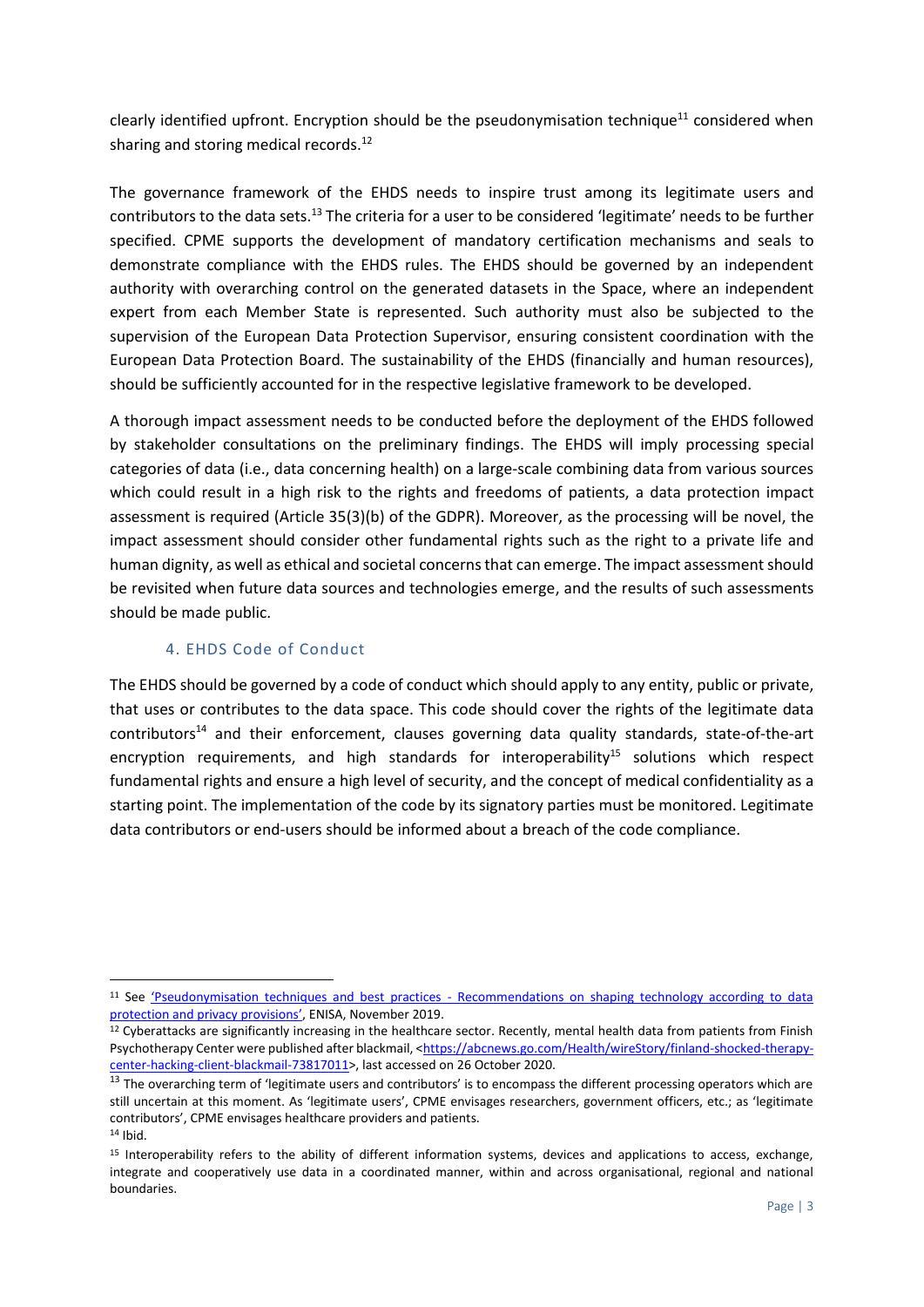Moreover, in medical research the principles of the Declarations of Helsinki<sup>16</sup> and Taipei<sup>17</sup> have to be complied with. The code should therefore incorporate these principles, in particular the right to information, the right to access the information about one's health data, requirements for consent and respective withdrawal limitations. Feedback of findings to the data subject is desirable for transparency reasons and it may help promote support about the research by the community at large. The right balance between individual rights and research needs to be ensured.

The Code of conduct should define what constitutes a qualified legitimate interest to use health data.

#### 5. Data availability and access regime

The data sources that will feed the EHDS and consequent access to datasets are still unclear. The European Commission has identified four different data relationships where data sharing could increase: i) government-to-business (G2B); ii) business-to-business (B2B); iii) business-to-government (B2G); and iv) between public authorities (G2G).<sup>18</sup> CPME also identifies the health data relationships between patients and businesses which are expanding further (e.g., big tech initiatives such as the Apple Health) (P2B).

Access to patient data requires a sectoral approach and a specific solution focused on regulating access on a dataset-by-dataset basis. For CPME, medical confidentiality, privacy, and data security need to always be ensured when processing patient data,<sup>19</sup> in particular when personal data are processed for other purposes than the purpose for which the data were originally collected, such as the treatment of the patient (secondary use of patient data). The EHDS must only be fed with data that comply with data protection legislation and the future EHDS code of conduct.

CPME supports granting special access to the European Medicines Agency and the European Centre for Disease Prevention and Control to the EHDS. EMA and ECDC should have clearly defined roles and responsibilities in the EHDS legal framework.

CPME further advocates:

- G2B access – patient data in public databases should only be shared with private entities that demonstrate a legitimate interest, e.g., for research purposes, and in an anonymised and/or aggregated form. If anonymisation cannot be achieved without undermining the quality of the research, then consent from the data subject should be sought. When consent cannot be obtained or involves a disproportionate effort, then a positive advice by an independent research ethics committee and other independent review board should be guaranteed. In such case, the patient data to be shared should not be related to the individual patient, e.g., having undergone pseudonymisation. The use of and access to genetic data for insurance, credit, criminal justice, education or employment purposes should never be allowed. No one should

<sup>&</sup>lt;sup>16</sup> WMA Declaration of Helsinki – Ethical Principles for Medical Research Involving Human Subjects, adopted by the 18<sup>th</sup> WMA General Assembly, Helsinki, Finland, June 1964 and as amended by the 64th WMA General Assembly, Fortaleza, Brazil, October 2013.

<sup>&</sup>lt;sup>17</sup> WMA Declaration of Taipei on Ethical Considerations Regarding Health Databases and Biobanks, adopted by the 53<sup>rd</sup> WMA General Assembly, Washington, DC, USA, October 2002 and revised by the 67th WMA General Assembly, Taipei, Taiwan, October 2016.

<sup>18</sup> COM(2020) 66 final, p 7-8.

 $19$  Processing of patient data is understood as the general term of the GDPR, including collecting, recording, storing, consulting, using, disclosing by transmission or even when destroying health data.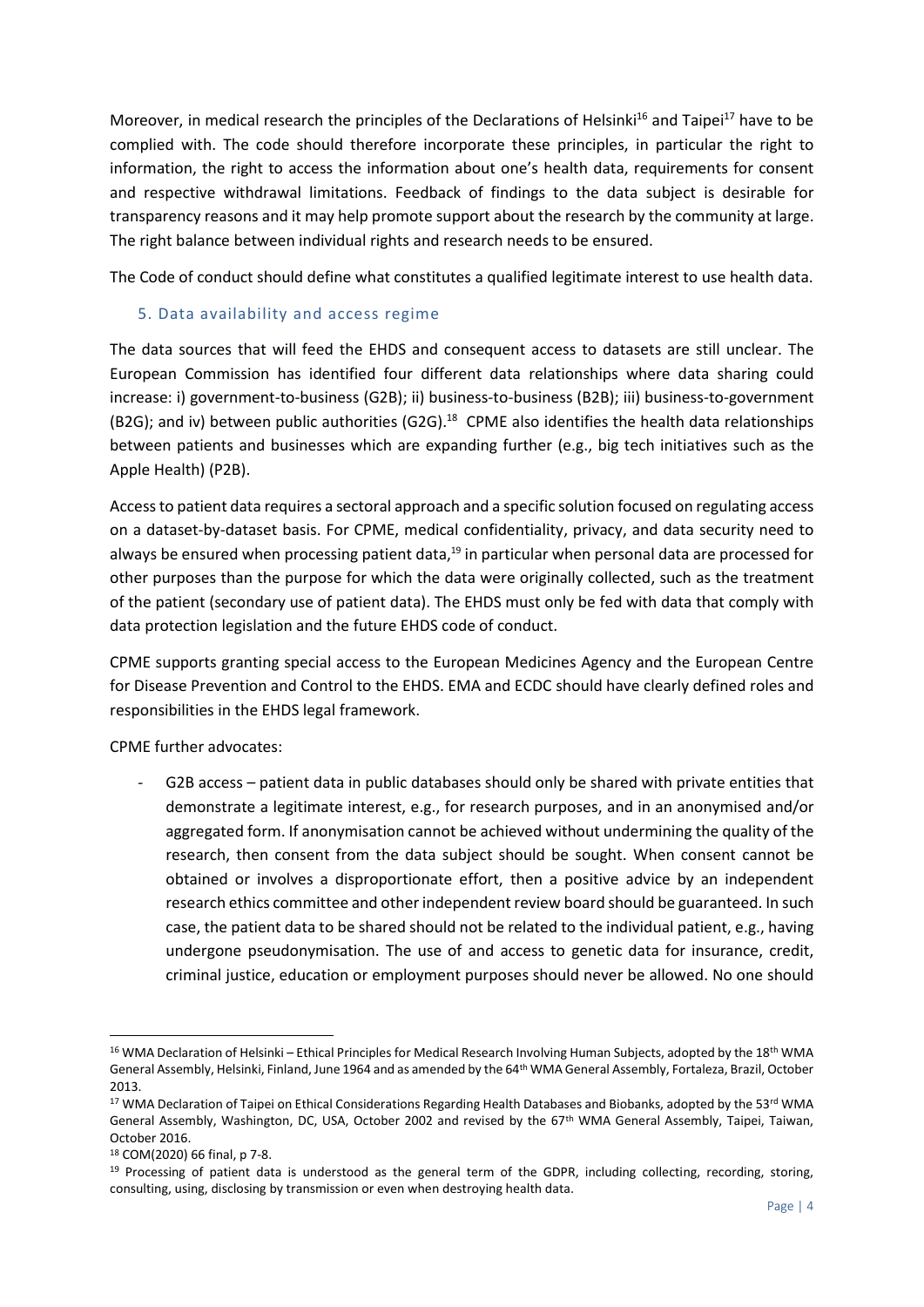be discriminated because of their genome. Moreover, ethical objections on a societal and patient level against certain private entities need to be taken into account.

- B2B access a black market can occur between a legitimate user and a non-legitimate user, using patient data to develop new treatments, medicines and medical devices. There needs to be legal, organisational, and technical assurances that the data is notshared outside legitimate users.
- B2G access patient data in electronic health records from healthcare providers private databases should only be shared with public authorities in an anonymised form, except if otherwise provided by law. A specific legal regime must be foreseen to avoid any abuse of identifiable data, e. g. for mass surveillance or discrimination. The relevant public health purposes need to be clearly identified and justified. A traceability mechanism should be set up in case of governmental use of health data from mobile applications and wearable devices.
- G2G access sharing of patient data between public authorities for the purposes of the EHDS needs to be based on a common EU definition of 'public health interest', to be defined by law. Such law also needs to specify the precise type of data to share and the legitimate public authorities to whom the data are transferred to.
- P2B access -health data should not be for sale, or traded between companies, and no advantage should be granted or promised to individuals for providing health data. The European Commission proposes $^{20}$  that individuals should provide data to European dataspaces via 'data intermediaries' or 'data altruism organisations'. The concept of separate entities that collect and anonymise data from individuals before making them available to legitimate users deserves consideration. Private entities who intend to use health data should demonstrate a qualified legitimate interest, and an independent body, e.g., an ethics committee, should decide on the use.

The EHDS should start from specific and identified use cases where data sharing is urgently required, for example in the case of pandemics.

Nudging techniques or dark patterns should not be used or supported. The incentives for healthcare providers or data controllers to share their data should be ethically assessed. General guidance about the practices allowed should be developed.

# 6. Children's data and other vulnerable groups

Access to children's data or other vulnerable groups needs to go along with stronger safeguards. Authorisation by the holder of parental responsibility or by another legal representative of the data subject, needs to be verified in practice.

Moreover, due to the 'explosion' of data collection and data analytics in today's digital society, EU colegislators should consider developing the right for a 'clean data slate' for minors.<sup>21</sup> When they are old enough to understand the consequences of data collection, minors should be granted the right to demand companies to delete any personal information collected about them, as data subjects, prior to their legal emancipation, safeguarding patient data as determined by the data subject him/herself.

<sup>20</sup> Proposal for a Regulation on Data Governance of 25 November 2020, COM(2020)767.

<sup>&</sup>lt;sup>21</sup> Eva Lievens and Carl Vander Maelen. 'A Child's Right to be Forgotten: Letting Go of the Past and Embracing the Future?' Latin American Law Review n.º 02 (2019): 61-79, doi[: https://doi.org/10.29263/lar02.2019.03,](https://doi.org/10.29263/lar02.2019.03) p 6 and 11.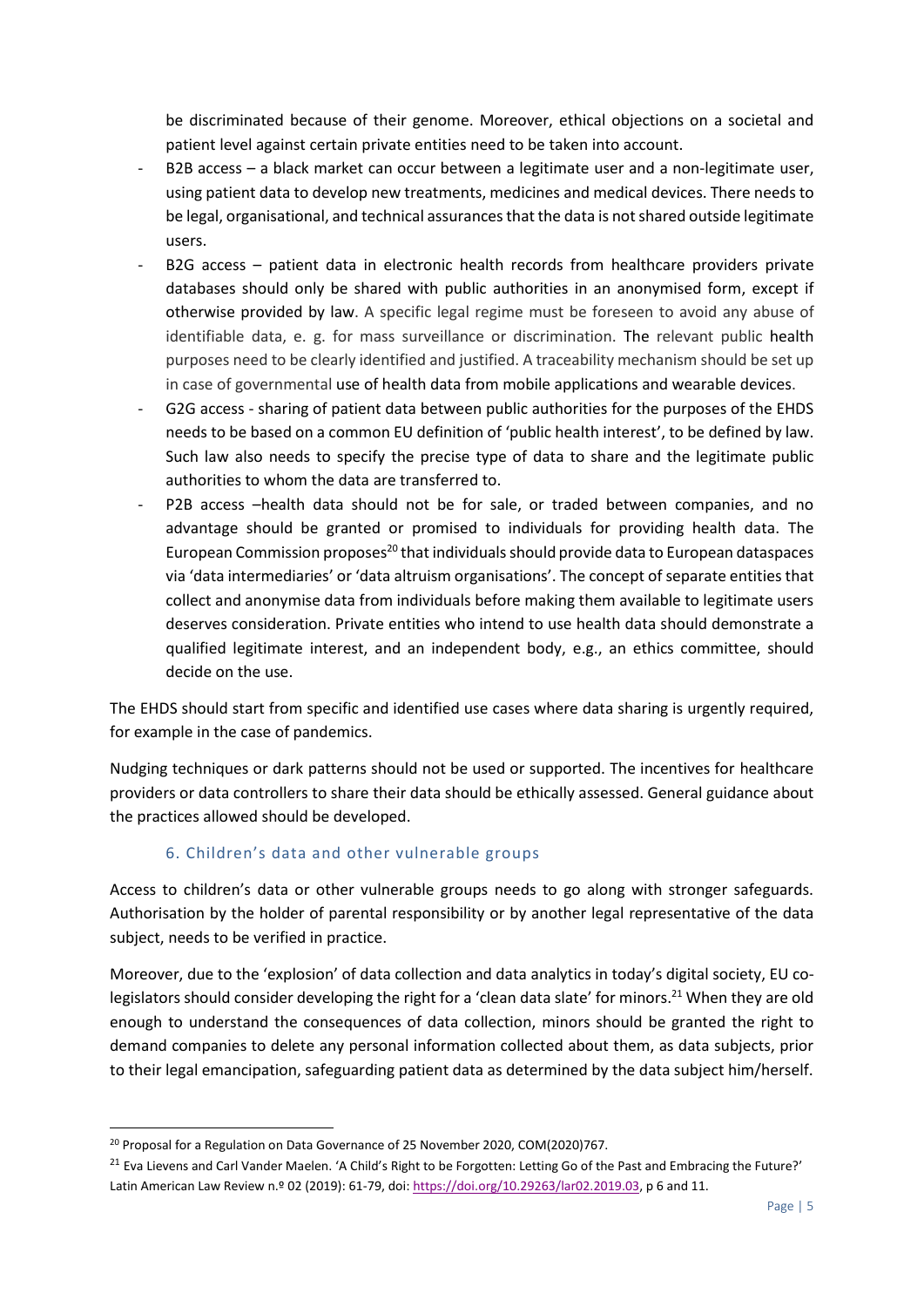#### 7. Mixed patient data sets

The use of mixed data sets, where personal and non-personal data (ex. industrial data, smart cities data, anonymous data, etc.) combine, are very common.<sup>22</sup> Mixed patient data sets can be found in electronic health records, clinical trials or data sets collected by mobile health and wellbeing apps.<sup>23</sup> If the non-personal data part and the personal data parts are 'inextricably linked',<sup>24</sup> the data protection rights and obligations stemming from the GDPR must fully apply to the whole mixed dataset.<sup>25</sup> As a result, a valid legal basis to process patient data, an appropriate justification, secure processing and sufficient safeguards should be in place.

#### 8. Data altruism

CPME supports the concept of data altruism when patient data will be used for the common 'public health interest' and the latter are clearly identified in advance by law. It must be based on patients' consent and in full compliance with the General Data Protection Regulation (GDPR) $^{26}$  and with the national regulations of medical confidentiality. A European approach to obtaining patients' consent in line with the GDPR should be developed. In particular, the patient should be allowed to choose the purpose, the public sector body or the research type for which the consent has been given.

#### 9. Digital health literacy

CPME supports investing in digital health literacy for patients, doctors and IT professionals.<sup>27</sup> Education is necessary in order to build trust on the use of patient data for secondary purposes. CPME would welcome the creation of a 'fair data label' to inform patients that the use of their patient data is compliant with basic principles and standards of data protection and secondary use. Moreover, a specific register for digital health specialists who abide to ethically-based codes of conducts and are subject to regulatory and/or disciplinary sanctions should exist.

#### 10. Interoperability and data infrastructures

CPME supports standardisation for interoperability purposes of operating systems as long as it does not translate into regulating medical practice or diminishing the scope of the delivery of healthcare services, which must continue to be provided in accordance with patient needs and evidence-based medicine reflecting technical and scientific progress.

CPME advocates for high level requirements for the protection of patient data. For example, the transition of [IHE-Profiles](https://www.hl7.org/fhir/) from HL7v2 and HL7v3 to [HL7-FHIR](https://www.hl7.org/fhir/summary.html) should be considered as well as the [SNOMED CT'](https://confluence.ihtsdotools.org/display/DOCEG/Semantic+Interoperability)s ability to create and sustain semantic interoperability of electronic health applications.

<sup>&</sup>lt;sup>22</sup> Commission's Communication on "Guidance on the Regulation on a framework for the free flow of non-personal data in the European Union", COM(2019) 250 final, 1-22.

<sup>23</sup> Idem, p 9-10.

<sup>24</sup> *"A situation whereby a dataset contains personal data as well as non-personal data and separating the two would either be impossible or considered by the controller to be economically inefficient or not technically feasible*.", COM(2019) 250 final, p. 10.

<sup>25</sup> Idem, p 9-10.

<sup>26</sup> Regulation (EU) 2016/679 of 27 April 2016.

<sup>&</sup>lt;sup>27</sup> For further information, see CPME Policy on Digital Competencies for Future Doctors, adopted by the CPME Board on 21 November 2020.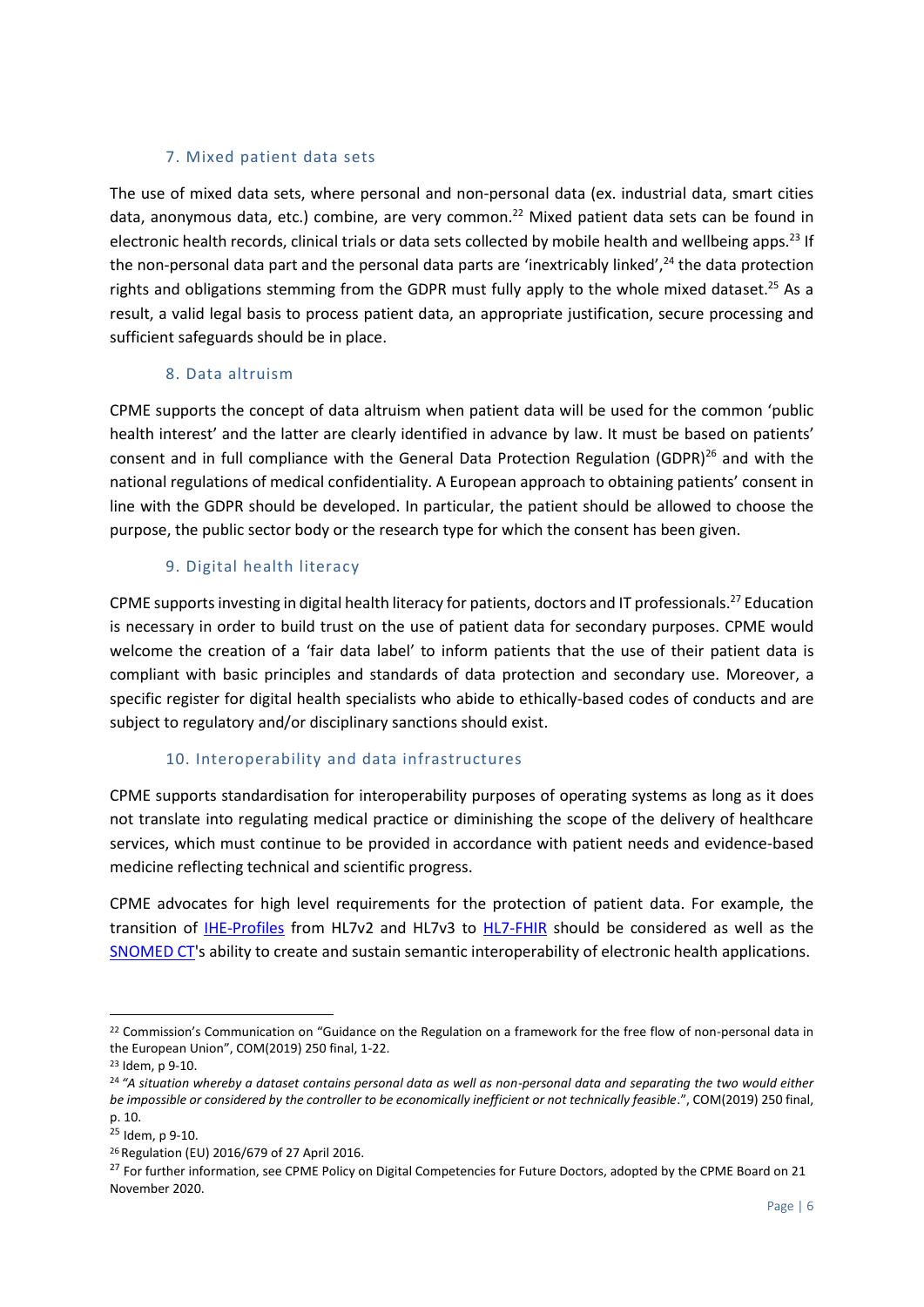There are currently several ongoing European Initiatives which allow data sharing. For example, the [International Data Spaces Association](https://www.internationaldataspaces.org/) (German model), **ISHARE** (Dutch model) and **[IHAN](http://www.ihan.fi/)** (Finish model).<sup>28</sup> These models and best practices within each should be compared to the architectural model of the EHDS, at the moment unclear (who stores what and where for what purpose).

Until such analysis is made, CPME draws the attention to the European Network of Cancer Registries  $(ENCR)<sup>29</sup>$  in operation since 1990, which promotes collaboration between cancer registries and defines data collection standards. This seems to be a good model to be taken into account.

# Recommendations

- Trust is critical for a successful EHDS. Therefore, CPME supports investing in digital health literacy for patients, doctors and IT professionals.
- The EHDS should have a clear legal framework, based on the GDPR and transparent policies concerning the processing of patient data available for business and government, in particular on medical confidentiality, data access, secondary use of data, information rights, feedback of findings, transfer to third parties, mixed patient data sets, data altruism, interoperability and data infrastructures, etc.
- The EHDS legal framework should provide clear criteria for using patient data in the 'public health interest', of for the 'public good'. Legal criteria should be sought for 'scientific research' and 'innovation' to guide the purpose of the space andto avoid that these notions are perceived as general exemptions to key requirements of the GDPR (e.g. purpose limitation, data minimisation, anonymisation, consent).<sup>30</sup>
- The oversight of the EHDS should be composed of three layers:
	- o legislative, with a specific regulation for the space;
	- $\circ$  institutional, with an independent ethical review Board for certain data sets or certain processing operations; and,
	- $\circ$  other safeguards and a code of conduct for users. The safeguards need to respond to the legal and ethical risks related to data sharing and they must be dynamic and evolutive.

# References

- Staunton, Ciara, Santa Slokenberga, and Deborah Mascalzoni. "The GDPR and the research exemption: considerations on the necessary safeguards for research biobanks." European Journal of Human Genetics 27, no. 8 (2019): 1159-1167.
- SITRA. "35 Proposals to Make the European Data Strategy Work". Working paper, 18 May 2020.

<sup>&</sup>lt;sup>28</sup> For further information see INNOPAY and SITRA's "White Paper on Data sovereignty and soft infrastructures: key enablers for the next phase of the European data economy", 1 October 2020.

<sup>&</sup>lt;sup>29</sup> The ENCR was established within the framework of the Europe Against Cancer Programme of the European Commission. The ENCR also provides training for cancer registry personnel and regularly disseminates information on incidence and mortality from cancer in the European Union and Europe. Further information se[e www.encr.eu.](http://www.encr.eu/)

<sup>30</sup> For further information, see EDPB Document on response to the request from the European Commission for clarifications on the consistent application of the GDPR, focusing on health research, 2 February 2021.